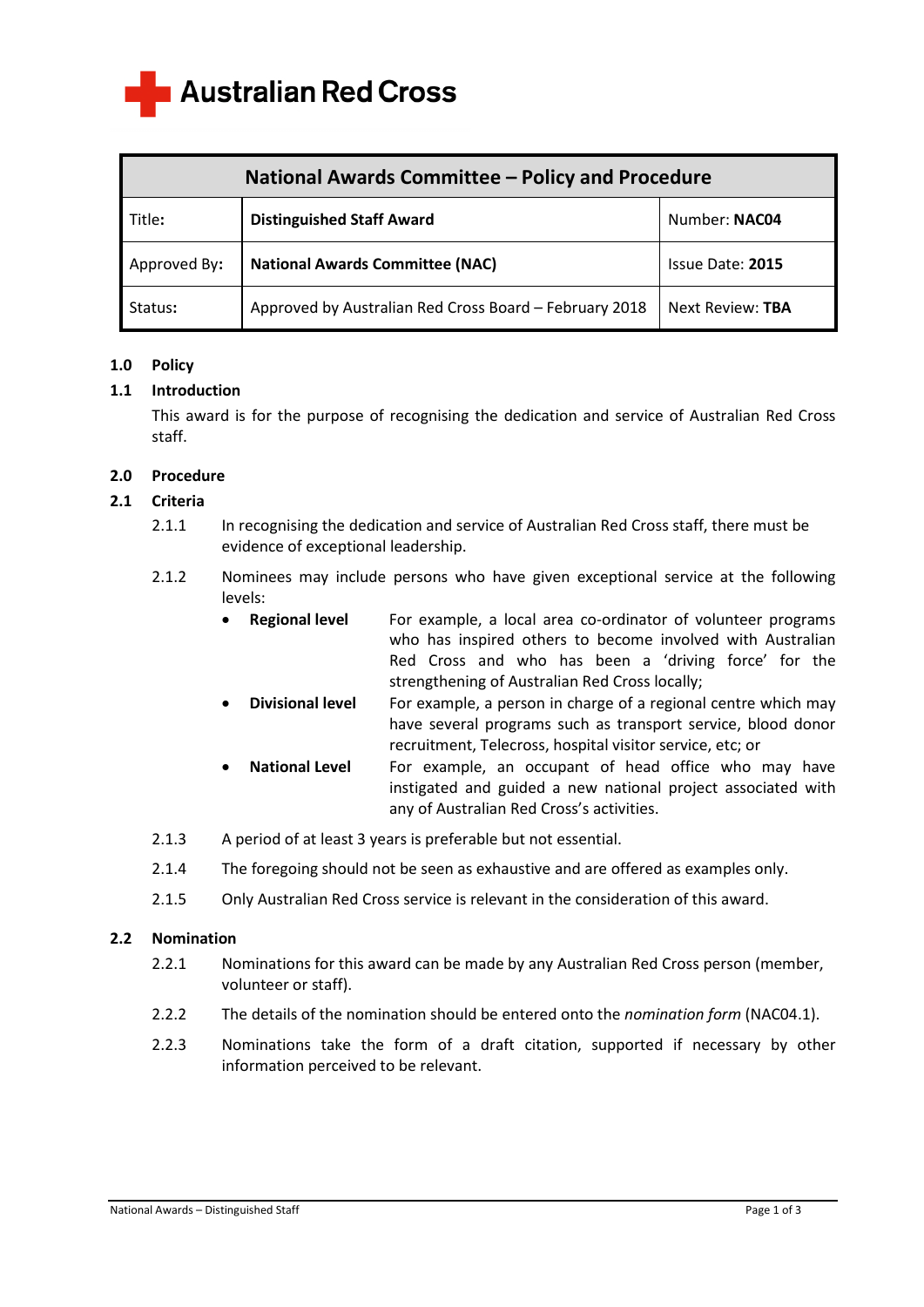

# 2.2.4 The following points should be covered in the draft citation in the order given:

- full name of nominee and department to which nominee belongs;
- position(s) held in Australian Red Cross give appropriate dates;
- record of service concentrating on service to Red Cross recognising outstanding leadership, administrative excellence, devotion to Red Cross Principles, and promotion of Red Cross Principles and purpose over a substantial period
- record of voluntary service beyond the call of duty
- details of any previous Australian Red Cross awards
- 2.2.5 The citation should not exceed 300 words other than in exceptional circumstances.

### **2.3 Submission and Endorsement**

- 2.3.1 The completed *nomination form* (NAC04.1) must be submitted to the Chair of the Relevant Awards Committee in the State or Territory (and in the case of a National staff nominee, to the Chair of the National Awards Committee).
- 2.3.2 Nominations (other than National nominations) must be endorsed by the relevant Divisional Board/Awards Committee, and signed by the Divisional Chairman, prior to it being submitted to the NAC for approval.
- 2.3.3 The Divisional Awards Committee Chair must inform the Director of a Division in writing of any nominations for the award for Divisional staff.
- 2.3.4 The National Awards Committee Chair must inform the CEO in writing of any nominations for the award for National staff.
- 2.3.5 If the nomination is unsuccessful in achieving Divisional endorsement, the Chair of the Divisional Awards Committee (or Chair of the Division if he/she so chooses) will advise the nominator informing the reason.
- 2.3.6 In the case of unsuccessful National nominations, the Chair of the National Awards Committee (or the President of Australian Red Cross if he/she so chooses) will advise the nominator informing the reason.
- 2.3.7 **COMPLETED AND ENDORSED** nomination forms, marked *'CONFIDENTIAL AWARDS'* must be submitted to National Awards Committee Secretary, Australian Red Cross

### **2.4 Approval**

- 2.4.1 On receipt of an endorsed nomination, the NAC Secretary will submit the nomination to the NAC for consideration.
- 2.4.2 Following consideration, the nomination will be successful if it has been approved by a majority of NAC members.
- 2.4.3 If the nomination is unsuccessful, the nomination will be returned to the submitting Division with appropriate notation.
- 2.4.4 The nomination will only be considered by the NAC on three (3) occasions after which the nomination will be considered as unsupportable.
- 2.4.5 The Chair of the National Awards Committee will notify the appropriate Divisional Chair (or in the case of a National Nomination, the President of Australian Red Cross) of the outcome of the successful nominations.